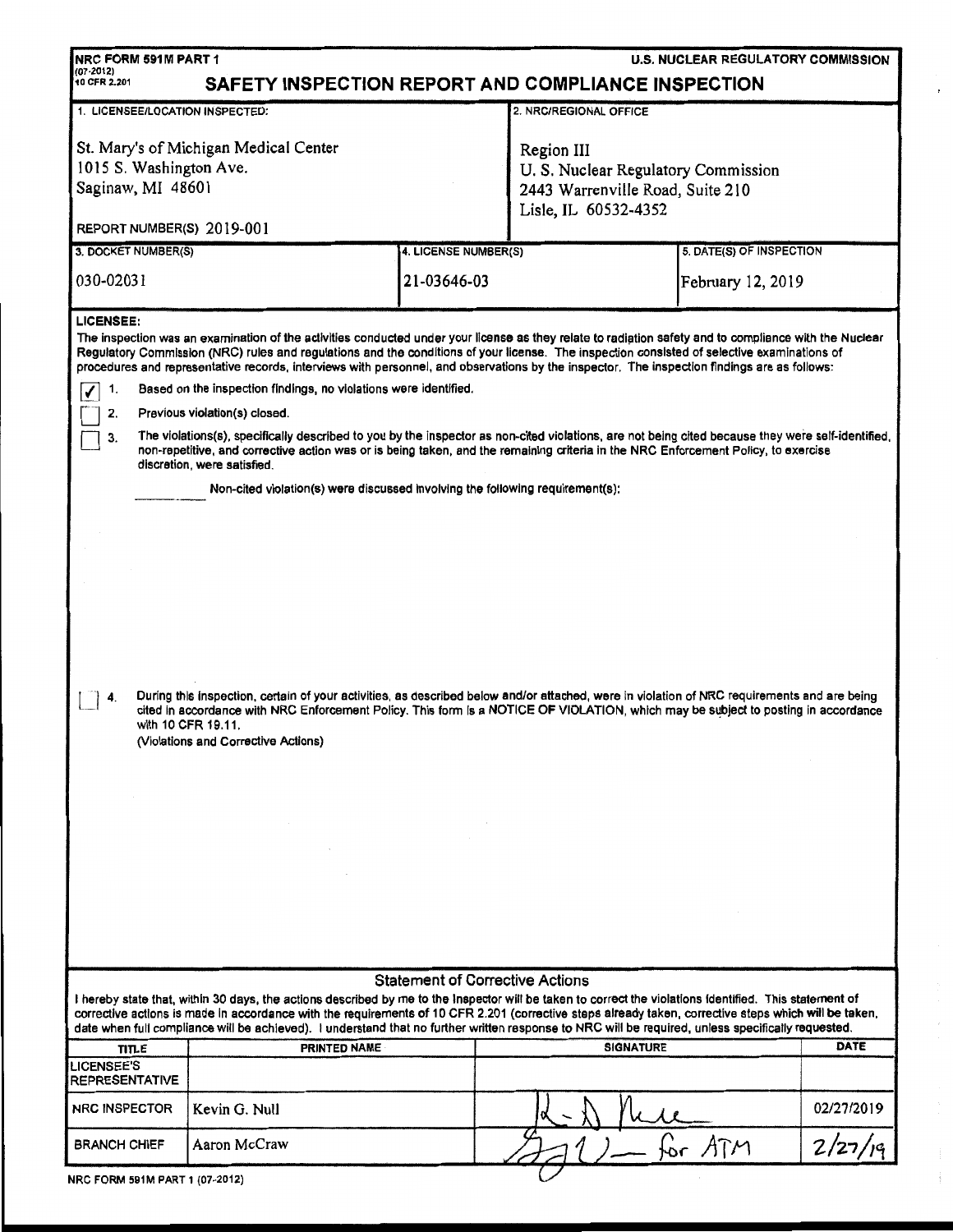| <b>U.S. NUCLEAR REGULATORY COMMISSION</b><br>NRC FORM 591M PART 3<br>$(07 - 2012)$<br><b>Docket File Information</b><br>10 CFR 2.201<br>SAFETY INSPECTION REPORT AND COMPLIANCE INSPECTION |                                                              |                                            |                                                                                                               |                          |  |  |  |
|--------------------------------------------------------------------------------------------------------------------------------------------------------------------------------------------|--------------------------------------------------------------|--------------------------------------------|---------------------------------------------------------------------------------------------------------------|--------------------------|--|--|--|
| 1. LICENSEE/LOCATION INSPECTED:                                                                                                                                                            |                                                              |                                            | 2. NRC/REGIONAL OFFICE                                                                                        |                          |  |  |  |
| St. Mary's of Michigan Medical Center<br>1015 S. Washington Ave.<br>Saginaw, MI 48601<br>REPORT NUMBER(S) 2019-001                                                                         |                                                              |                                            | Region III<br>U. S. Nuclear Regulatory Commission<br>2443 Warrenville Road, Suite 210<br>Lisle, IL 60532-4352 |                          |  |  |  |
| 3. DOCKET NUMBER(S)                                                                                                                                                                        |                                                              | 4. LICENSE NUMBER(S)                       |                                                                                                               | 5. DATE(S) OF INSPECTION |  |  |  |
| 030-02031                                                                                                                                                                                  |                                                              | 21-03646-03                                |                                                                                                               | February 12, 2019        |  |  |  |
| 6. INSPECTION PROCEDURES USED                                                                                                                                                              |                                                              | 7. INSPECTION FOCUS AREAS                  |                                                                                                               |                          |  |  |  |
| 87131 and 87132                                                                                                                                                                            |                                                              | All                                        |                                                                                                               |                          |  |  |  |
|                                                                                                                                                                                            |                                                              |                                            | SUPPLEMENTAL INSPECTION INFORMATION                                                                           |                          |  |  |  |
| 1. PROGRAM CODE(S)                                                                                                                                                                         | 2. PRIORITY                                                  | 3. LICENSEE CONTACT                        |                                                                                                               | 4. TELEPHONE NUMBER      |  |  |  |
| 02230                                                                                                                                                                                      |                                                              | <b>Tracy King</b>                          |                                                                                                               | $(989)$ 907-8000         |  |  |  |
| Main Office Inspection<br>$\blacktriangledown$                                                                                                                                             |                                                              | 02/12/2021<br><b>Next Inspection Date:</b> |                                                                                                               |                          |  |  |  |
| ✓                                                                                                                                                                                          | Field Office Inspection 4599 Towne Centre, Saginaw, Michigan |                                            |                                                                                                               |                          |  |  |  |
| Temporary Job Site Inspection                                                                                                                                                              |                                                              |                                            |                                                                                                               |                          |  |  |  |
| <b>PROGRAM SCOPE</b>                                                                                                                                                                       |                                                              |                                            |                                                                                                               |                          |  |  |  |

This was a routine, unannounced inspection of a large medical center that was authorized for material described in 10 CFR 35.100, 200,300,400, and 600. The licensee was authorized to use material at 3 locations of use in Saginaw, Michigan. At the 800 S. Washington address the licensee performed diagnostic imaging studies, radiphiopharmaceutical therapy procedures, and high dose rate remote afterloader treatments. Lymphoscintigraphy procedures using millicurie quantities oftechnetium-99m (Tc-99m) were performed at 4599 Towne Centre 3-4 times per month. The therapy department was staffed with 3 medical physicists (MP). The MP responsible for the HOR program was unavailable for the inspection, which resulted in a limited review by the inspector. Sealed source and permanent implant therapy had not been performed since the last inspection. The nuclear medicine department was staffed with a manager and 2 full time certified nuclear medicine technologists (CNMT's), and included 1 hot lab and 2 imaging rooms. Unit doses were received from a local radiopharmacy, and a contracted consultant performed quarterly audits. The nuclear medicine department performed 50-60 diagnostic studies per month and 4-6 iodine-131 therapy treatments per year using iodine-131 capsules. The licensee had not performed any radium-223 xofigo studies since the last inspection.

## Performance Observations

The inspector interviewed an MP and the manager of the therapy department and toured the HOR treatment room. The MP was not familiar with details of the HOR program but was able to demonstrate security of the room, and functioning audio/video and treatment room door interlock systems. The inspector reviewed a random selection of HOR written directives and treatment plans, calibration records of the dosimetry equipment, and records of training provided by the HOR manufacturer. The inspector toured the nuclear medicine department and interviewed the manger and a CNMT. The CNMT demonstrated radioactive material package receipt procedures, daily dose calibrator constancy checks, and daily and weekly area surveys. The inspector visited 4599 Towne Centre where Tc-99m labeled sulfur colloid lymphoscintigraphy procedures were conducted, and observed security of the hot lab where unit doses were stored and received, and the dose calibrator that was used to prepare and measure unit doses received from a local radiopharmacy. The inspector reviewed dosimetry reports, and records of package receipts and surveys, area surveys, survey meter calibration, and training.

No violations of NRC requirements were identified.